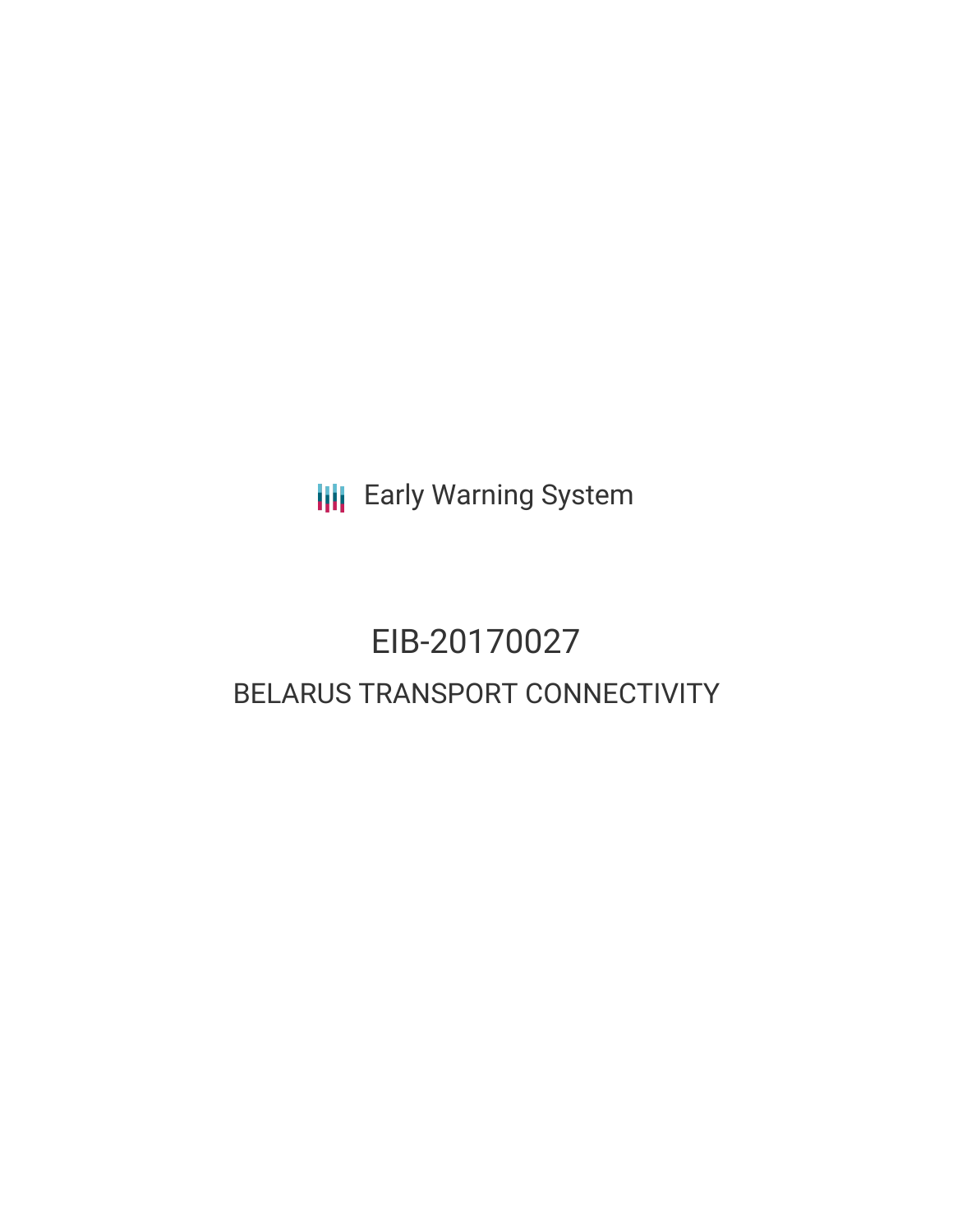### **Quick Facts**

| <b>Countries</b>               | <b>Belarus</b>                                  |
|--------------------------------|-------------------------------------------------|
| <b>Specific Location</b>       | Minsk, Kamenny Log                              |
| <b>Financial Institutions</b>  | European Investment Bank (EIB), World Bank (WB) |
| <b>Status</b>                  | Proposed                                        |
| <b>Bank Risk Rating</b>        | U                                               |
| <b>Borrower</b>                | PUBLIC ENTITY(IES)                              |
| <b>Sectors</b>                 | Construction, Infrastructure, Transport         |
| <b>Investment Type(s)</b>      | Loan                                            |
| <b>Investment Amount (USD)</b> | \$129.83 million                                |
| <b>Project Cost (USD)</b>      | \$389.50 million                                |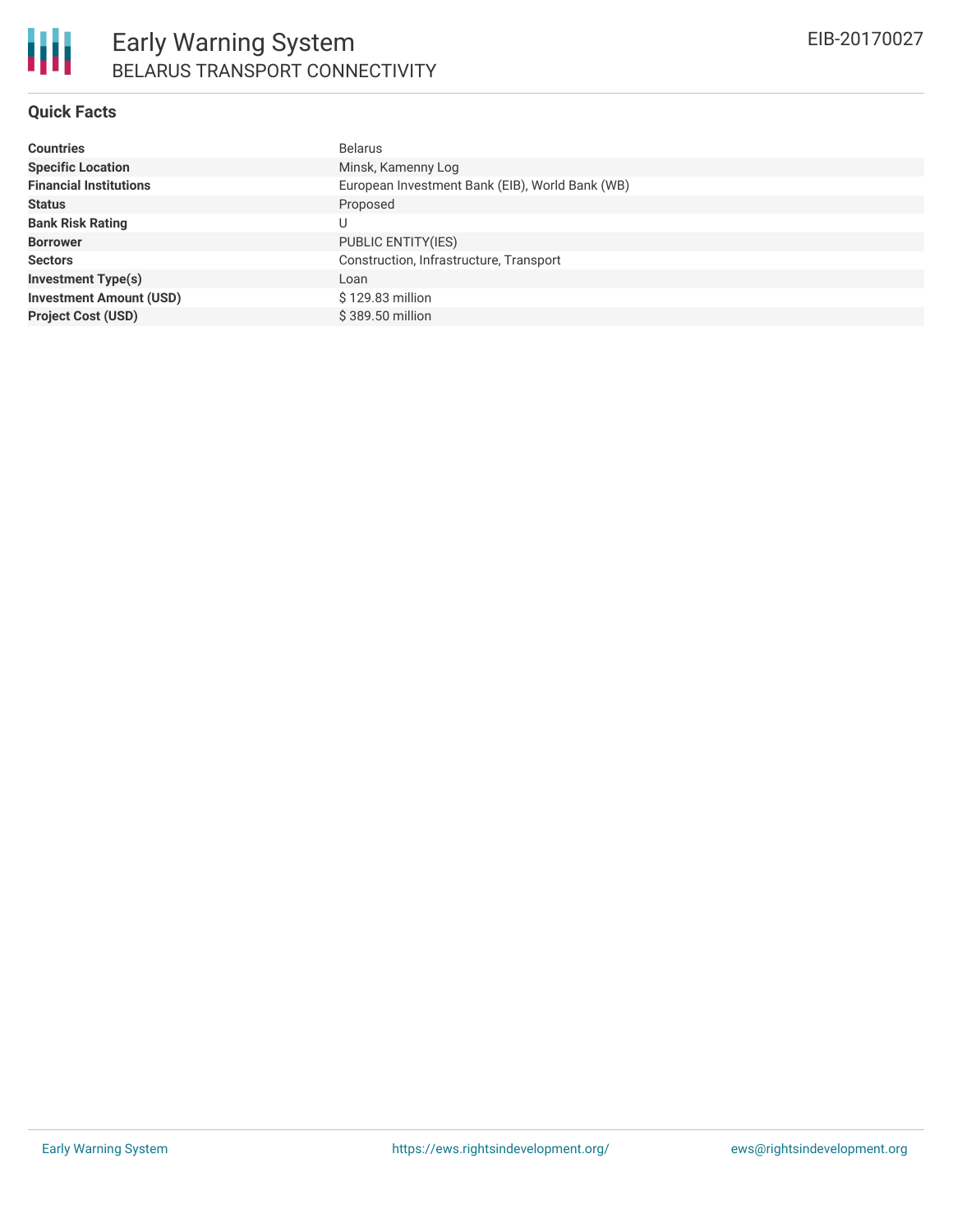

### Early Warning System BELARUS TRANSPORT CONNECTIVITY

### **Project Description**

This project finances the reconstruction of the M7 highway running from Minsk to the Lithuanian border, and border crossing infrastructure at Kamenny Log. The World Bank is involved in this project through financing of the M6 highway running from Minsk to the Polish border.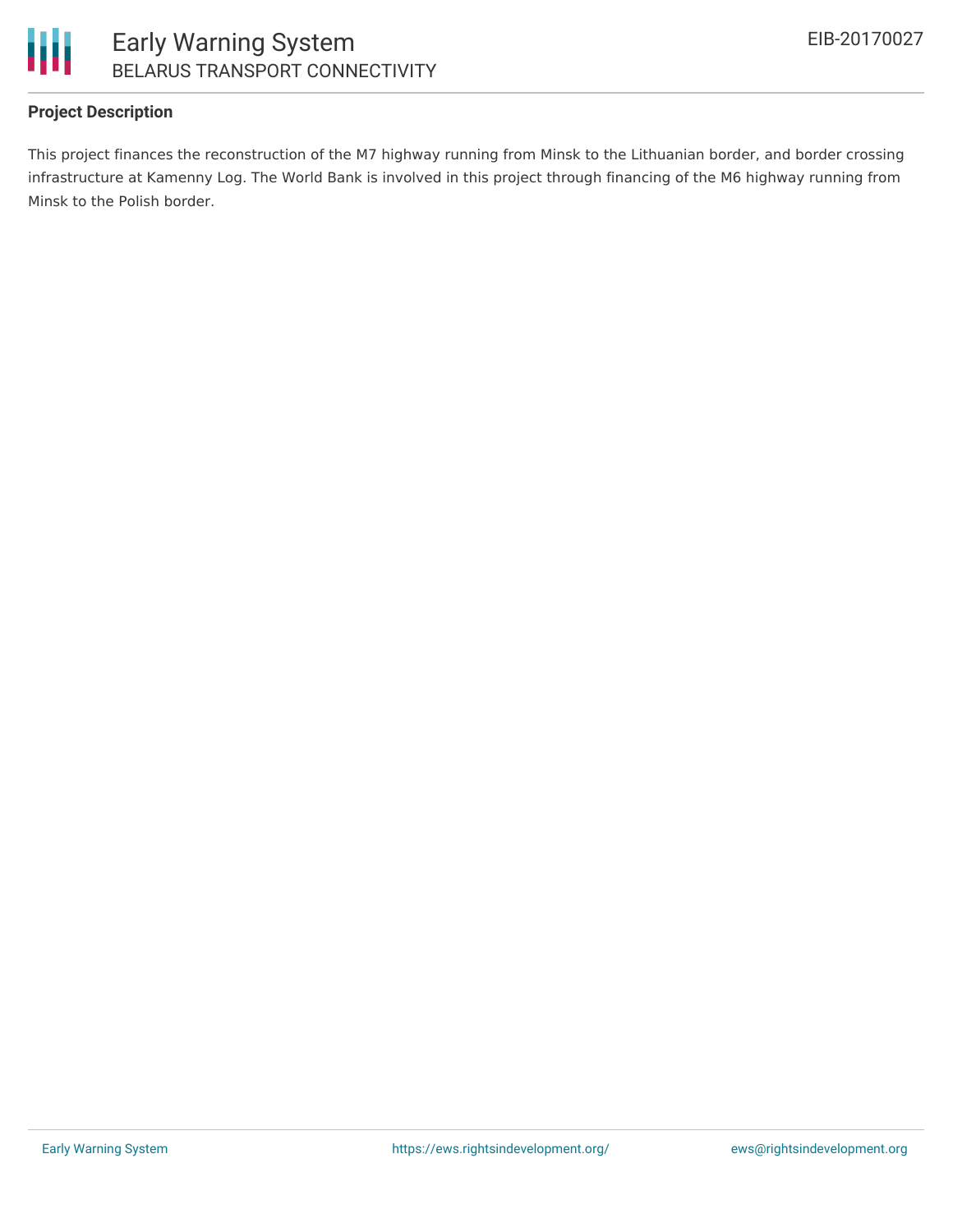

## Early Warning System BELARUS TRANSPORT CONNECTIVITY

### **Investment Description**

- European Investment Bank (EIB)
- World Bank (WB)